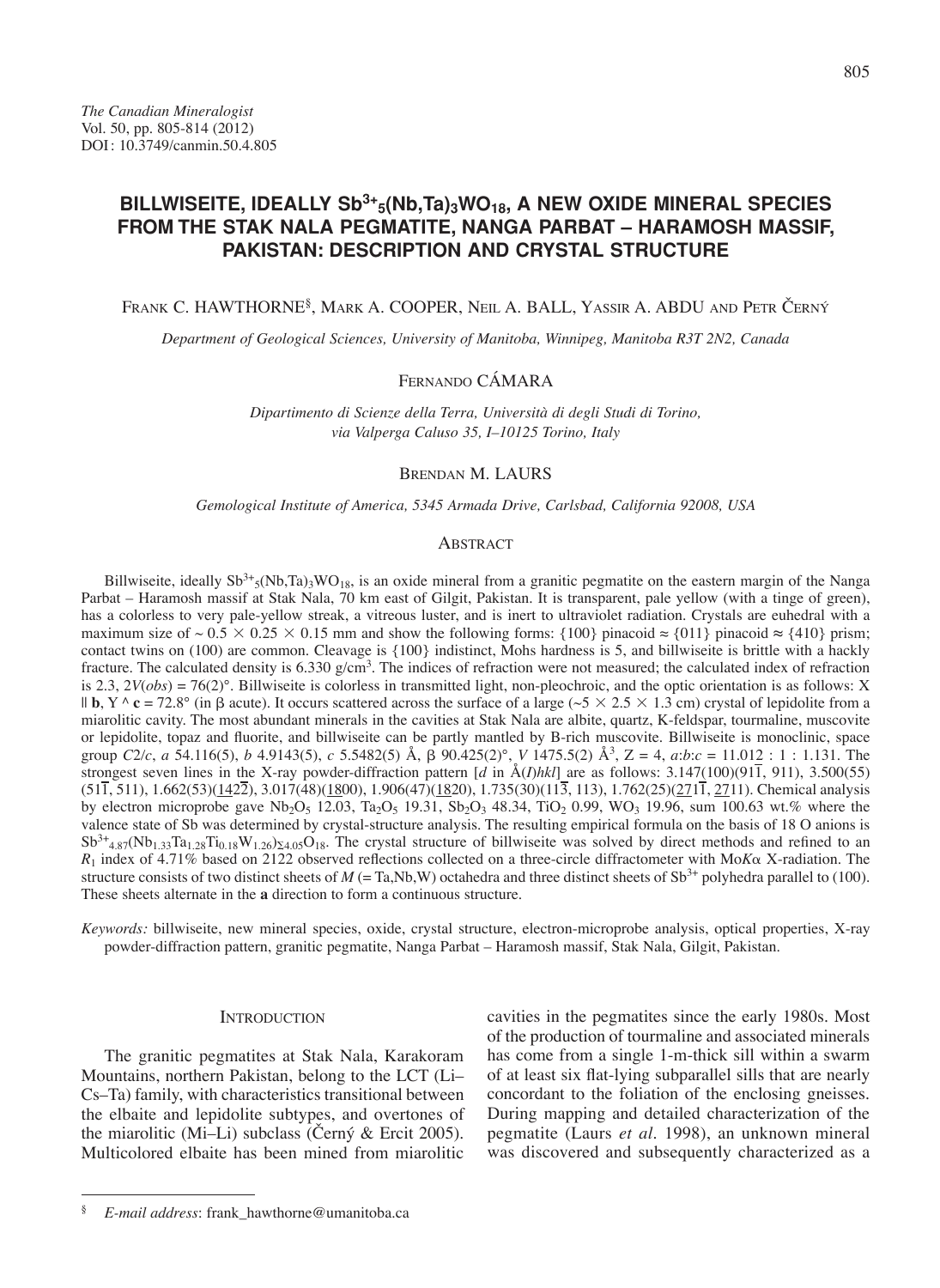new species: billwiseite. Billwiseite is named after William Stewart Wise, Professor of Geology Emeritus, University of California at Santa Barbara. Bill was born on August 18, 1933, in Carson City, Nevada, and holds degrees from Stanford University and Johns Hopkins University. During his career at UCSB, he published many papers in mineralogy and igneous petrology, and described several new minerals in the zeolite, arsenate, and vanadate groups. The name recognizes his contributions to mineralogy and his inspiration and mentoring of mineralogy students at UCSB.

The new mineral and mineral name have been approved by the Commission on New Minerals, Nomenclature and Classification, International Mineralogical Association (IMA 2010–053). The holotype specimen of billwiseite has been deposited in the mineral collection of the Royal Ontario Museum, catalogue number M55951.

#### **OCCURRENCE**

The granitic pegmatites at Stak Nala, Karakoram Mountains, northern Pakistan, are located 70 km east of Gilgit, and 13 km north of the Indus River, on the west side of the Stak valley at an elevation of approximately 2800 m a.s.l., 35°44'37"N, 75°02'35"E. A rough dirt road leads from the Gilgit–Skardu road to Toghla village, and a footpath accesses the pegmatites about 2 km north and 400 m above the valley floor. They lie within the eastern margin of the Nanga Parbat – Haramosh Massif, which forms the northernmost exposure of Indian Plate rocks; the massif has been rapidly uplifted and exhumed during the past 10 Ma through the overlying rocks of the Kohistan–Ladakh arc terrane. The host rocks of the pegmatite consist of paragneiss and orthogneiss that probably correlate with the Shengus gneiss of Madin (1986). The gneisses are recrystallized to a granoblastic texture and have a mineral assemblage of quartz, K-feldspar, plagioclase, biotite and garnet, characteristic of the upper amphibolite to granulite facies.

The pegmatites form sill-like bodies that typically range from 0.3 to 1.2 m thick and 30 m to at least 120 m long, and show symmetrical textural and mineralogical zoning (with no footwall aplite) parallel to contacts: a coarse-grained border zone grades into a very coarse-grained wall zone that surrounds a locally continuous core that is dominated by blocky K-feldspar. The core zone contains sporadic crystal-lined cavities or "pockets". Replacement by albite is widespread, particularly in areas containing abundant pocket mineralization. The most abundant pocket minerals are albite, quartz, K-feldspar, tourmaline, muscovite or lepidolite, topaz and fluorite, which form euhedral crystals that project into the cavities from the surrounding pegmatite and also form broken crystals that litter the floor of the pockets. Partially coating all minerals in most pockets is an aggregate of fine-grained muscovite or B-rich

muscovite (up to 3.8 wt%  $B_2O_3$ ) that forms a hard granular to porcelaneous layer typically <1 mm thick.

Billwiseite was found on a single specimen of lepidolite recovered from the mine dump and is inferred to have formed in a pegmatite pocket. The lepidolite consists of a large (5.4 cm), colorless, euhedral crystal that is partly coated by a druse of billwiseite and B-rich muscovite that completely covers the billwiseite on one part of the specimen, but is absent elsewhere (Fig. 1). Billwiseite is intergrown with and overgrown by B-rich muscovite, suggesting that it formed slightly before and during crystallization of the B-rich muscovite.

## Physical Properties

Billwiseite forms pale yellow (with a suggestion of green) blocky crystals scattered across the surface of a large (5.4  $\times$  2.5  $\times$  1.3 cm) crystal of lepidolite. Individual crystals of billwiseite are euhedral (Fig. 1) with a maximum size of  $\sim 0.5 \times 0.25 \times 0.15$  mm, and show the following forms (Fig. 2): {100}, {011}, {410}. Contact twins on (100) are common, and *a:b:c* are in the proportion  $11.0258 : 1 : 1.1297$  (based on cell dimensions).

Billwiseite is transparent, pale yellow (with a tinge of green) and has a colorless to very pale yellow streak, a vitreous luster, and is inert to ultraviolet radiation. The cleavage is {100} indistinct, and the Mohs hardness is 5. Billwiseite is brittle with a hackly fracture. The calculated density is  $6.330 \text{ g/cm}^3$ . The indices of refraction were not measured; the calculated index of refraction is 2.3, and the 2*V*(obs.) is 76(2)°. Billwiseite is colorless in transmitted light, non-pleochroic, and the optic orientation is as follows:  $X \parallel \mathbf{b}$ ,  $Y \wedge \mathbf{c} = 72.8^\circ$  $(in \beta acute).$ 

#### Chemical Composition

Crystals were analyzed with a Cameca SX–100 electron microprobe operating in wavelength-dispersion mode with an accelerating voltage of 15 kV, a specimen current of 20 nA, and a beam diameter of  $5 \mu m$ . The following standards were used: Nb:  $Ba<sub>2</sub>NaNb<sub>5</sub>O<sub>15</sub>$ ; Ta: MnNb<sub>2</sub>Ta<sub>2</sub>O<sub>9</sub>; Sb: stibiotantalite; Ti: titanite; W: CaWO4. The data were reduced and corrected by the *PAP* method of Pouchou & Pichoir (1985). The absence of (OH) and  $(H<sub>2</sub>O)$  groups was established by crystalstructure solution and refinement, and further confirmed by infrared spectroscopy. Table 1 gives the chemical composition (mean of eight determinations) and the chemical formula based on 18 anions per formula unit (*pfu*). The empirical formula is as follows:  $Sb^{3+}_{4.87}$  $(Nb_{1.33}Ta_{1.28}Ti_{0.18}W_{1.26})_{24.05}O_{18}$ . Assuming that the *Sb* sites are completely occupied by  $Sb^{3+}$ , Ti must enter the structure *via* the substitution  $Ti + W \rightarrow (Nb, Ta)_2$ . We may write the ideal formula as  $Sb^{3+}{}_{5}(Nb, Ta)_{3}WO_{18}$ . Although W is disordered with Nb and Ta at the *M*(1) and *M*(2) sites in the structure, its amount is fixed by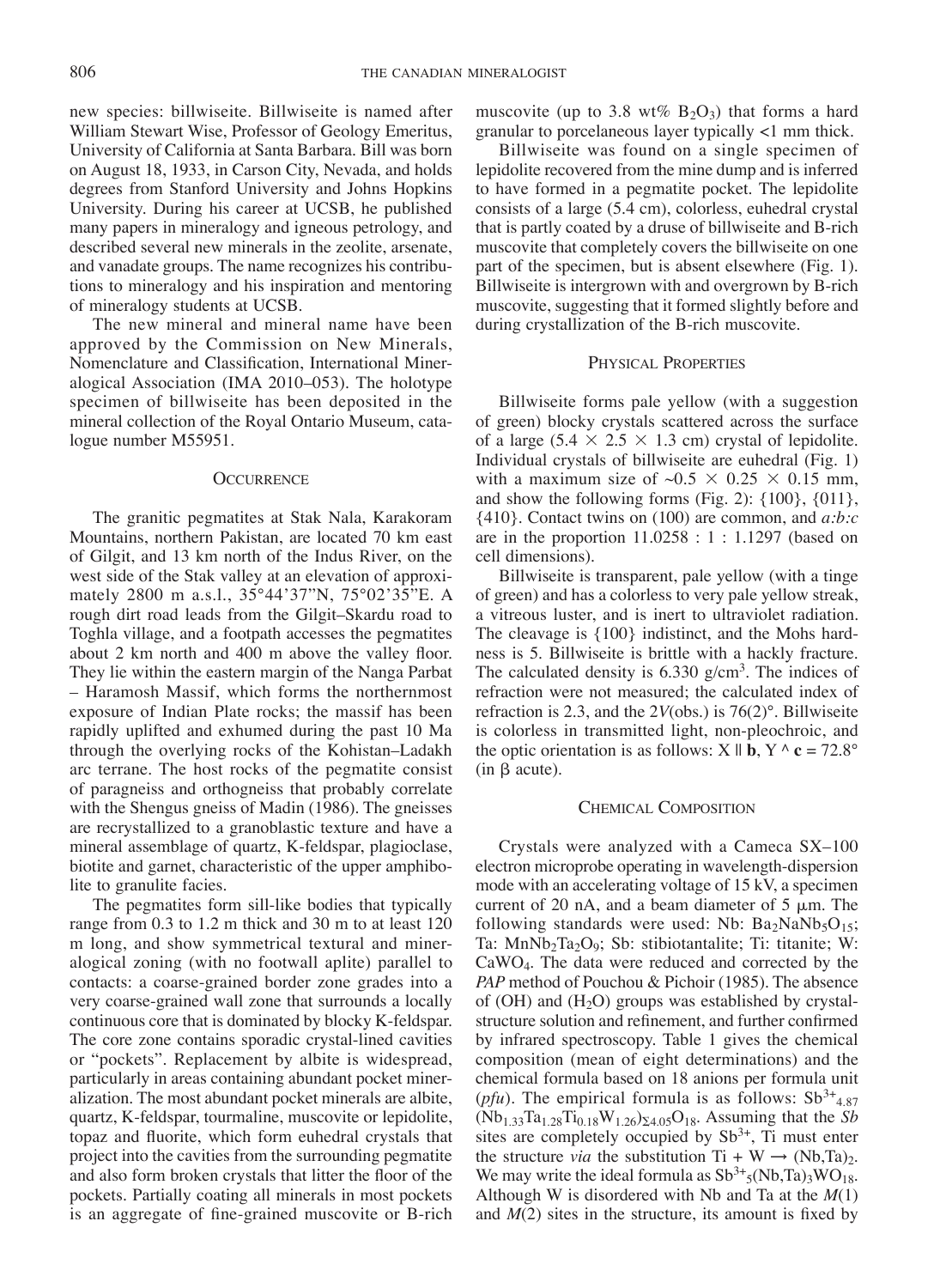|                                        | wt.%          | Range                              | Stand, dev.  | Cation  | apfu         |
|----------------------------------------|---------------|------------------------------------|--------------|---------|--------------|
| Nb <sub>2</sub> O <sub>5</sub>         | 12.03         | $10.33 - 15.05$                    | 1.38         | Nb      | 1.33         |
| $Ta_2O_5$                              | 19.31         | $13.93 - 20.44$                    | 2.42         | Та      | 1.28         |
| Sb, O <sub>3</sub><br>TiO <sub>2</sub> | 48.34<br>0.99 | 47.99 - 48.52<br>$0.81 -$<br>1 0 1 | 0.42<br>0.03 | Τi<br>W | 0.18<br>1.26 |
| WO <sub>2</sub>                        | 19.96         | $19.06 - 22.42$                    | 1.34         | Sum     | 4.05         |
| Total                                  | 100.63        | 99.50 - 101.31                     | 0.75         | Sb      | 4.87         |

electroneutrality at 1 *apfu* in the absence of Ti. There is significant variation in the Nb and Ta contents: 1.7 ≥ Nb ≥ 1.2 and 1.4 ≥ Ta ≥ 0.9 *apfu* within single crystals. At extreme compositions, Ta does exceed Nb  $(\sim Ta_{1.4}Nb_{1.2})$ , but this is generally not the case: the values are close, with Nb generally being dominant (see Table 1). Because of the rarity of billwiseite and the fact that compositions tend to cluster around Nb slightly more than Ta, we propose billwiseite as a single species with Nb dominant and an end-member formula

TABLE 1. CHEMICAL COMPOSITION AND CHEMICAL FORMULA OF BILLWISEITE

TABLE 2. X-RAY POWDER-DIFFRACTION PATTERN OF BILLWISEITE

| $I_{\text{obs}}$           | $I_{\text{calc}}$ | $d_{\text{obs}}$           | $d_{\text{calc}}$ | h        | k              | $\sqrt{ }$     |                          | $I_{\text{obs}}$ $I_{\text{calc}}$ | $d_{\text{obs}}$           | $d_{\text{calc}}$ |          | $h$ $k$        | $\prime$       |
|----------------------------|-------------------|----------------------------|-------------------|----------|----------------|----------------|--------------------------|------------------------------------|----------------------------|-------------------|----------|----------------|----------------|
| 1                          | 14                | 5.418                      | 5.417             | 10       | 0              | 0              | 6                        | 3                                  | 1.946                      | 1.948             | 14       | $\overline{2}$ | ī              |
| 5                          | 13                | 4.497                      | 4.486             | 5        | 1              | 0              |                          | $\mathbf{1}$                       |                            | 1.942             | 20       | 0              | $\overline{2}$ |
| 55                         | 26                | 3.500                      | 3.492             | 5        | $\mathbf{1}$   | $\overline{1}$ | 47                       | 25                                 | 1.906                      | 1.906             | 18       | $\overline{2}$ | $\mathbf 0$    |
| $\alpha$                   | 40                |                            | 3.488             | 5        | $\mathbf{1}$   | $\mathbf{1}$   | 9                        | 10                                 | 1.843                      | 1.845             | 22       | $\Omega$       | $\overline{2}$ |
| 100                        | 82                | 3.154                      | 3.147             | 9        | 1              | $\overline{1}$ | $\boldsymbol{\mu}$       | 3                                  | $\epsilon\epsilon$         | 1.843             | $\Omega$ | $\overline{2}$ |                |
| $\mathfrak{c}\mathfrak{c}$ | 84                |                            | 3.141             | 9        | 1              | 1              | 30                       | 11                                 | 1.828                      | 1.827             | 4        | $\overline{2}$ | $\frac{2}{2}$  |
| 48                         | 100               | 3.017                      | 3.009             | 18       | 0              | $\Omega$       |                          | 10                                 | $\epsilon\epsilon$         | 1.826             | 4        | $\overline{2}$ |                |
| 18                         | 15                | 2.770                      | 2.779             | $\Omega$ | $\Omega$       | $\overline{2}$ | 1                        | $\overline{1}$                     | 1.806                      | 1.807             | 6        | $\overline{2}$ | $rac{2}{1}$    |
| $^{16}$                    | 15                | 66                         | 2.764             | 13       | 1              | $\overline{1}$ | 25                       | 14                                 | 1.762                      | 1.764             | 27       | 1              |                |
| 18                         | 31                | 2.730                      | 2.723             | 4        | 0              | $\overline{2}$ | 66                       | 17                                 | $\mathfrak{c}\mathfrak{c}$ | 1.761             | 27       | 1              |                |
| $\mathfrak{c}\mathfrak{c}$ | 24                | $\mathfrak{c}\mathfrak{c}$ | 2.720             | 4        | $\Omega$       | $\overline{2}$ | 30                       | 6                                  | 1.735                      | 1.733             | 1        | 1              | $\frac{1}{3}$  |
| 3                          | 26                | 2.570                      | 2.573             | 8        | $\Omega$       | $\overline{2}$ | $\overline{\phantom{a}}$ | 4                                  | $\epsilon\epsilon$         | 1.733             | 1        | 1              | 3              |
| 23                         | 35                | 2.462                      | 2.464             | $\Omega$ | $\overline{2}$ | 0              | 13                       | 5                                  | 1.714                      | 1.713             | 5        | 1              | $\overline{3}$ |
| 9                          | $\overline{2}$    | 2.248                      | 2.247             | 9        | 1              | $\overline{2}$ | $\alpha$                 | $\overline{7}$                     | $\mathfrak{c}\mathfrak{c}$ | 1.711             | 5        | 1              | 3              |
| $\alpha$                   | 11                | a                          | 2.254             | 14       | $\Omega$       | $\overline{2}$ | 53                       | 8                                  | 1.662                      | 1.665             | 14       | $\overline{2}$ | $\overline{2}$ |
| 4                          | $\overline{2}$    | 2.219                      | 2.222             | 4        | $\overline{2}$ | $\overline{1}$ | 4                        | 3                                  | 1.626                      | 1.624             | 5        | 3              | 0              |
| $\alpha$                   | $\overline{2}$    | $\alpha$                   | 2.222             | 4        | $\overline{2}$ | $\mathbf{1}$   | 8                        | 5                                  | 1.599                      | 1.602             | 13       | 1              | $\overline{3}$ |
| $\overline{2}$             | 0.5               | 2.126                      | 2.125             | 23       | 1              | 0              | $\alpha$                 | 4                                  | $\boldsymbol{\mu}$         | 1.599             | 13       | 1              | 3              |
| $\overline{2}$             | 1                 | 2.083                      | 2.091             | 13       | 1              | $\overline{2}$ | 8                        | 3                                  | 1.571                      | 1.580             | 31       | 1              | $\overline{1}$ |
| 3                          | 6                 | 2.048                      | 2.044             | 18       | $\Omega$       | $\overline{2}$ | $\sim$                   | 1                                  | $\alpha$                   | 1.578             | 31       | 1              | 1              |
| 3                          | 10                | 2.037                      | 2.039             | 18       | $\Omega$       | $\overline{2}$ | $\alpha$                 | 1                                  | $\mathfrak{c}\mathfrak{c}$ | 1.573             | 18       | $\overline{2}$ | $\overline{2}$ |
| 8                          | 5                 | 1.989                      | 1.986 23          |          | 1              | Ŧ              | 10                       | $\overline{2}$                     | 1.560                      | 1.571             | 18       | $\overline{2}$ | $\overline{2}$ |

Values of *d* are quoted in Å.

X-Ray Powder Diffraction

 $Sb^{3+}5Nb_3WO_{18}$ .

The powder-diffraction pattern was recorded with graphite-monochromated CuK $\alpha$  X-radiation ( $\lambda$  = 1.54178 Å) on a Bruker D8 Discover SuperSpeed micro-powder diffractometer with a multi-wire 2D (Hi-Star) detector using a smear mount on a zero-background quartz plate and no internal standard. Table 2 shows the X-ray powder-diffraction data for billwiseite. The unit-cell parameters were refined by least-squares, giving the following values: *a* 54.19(4), *b* 4.929(3), *c* 5.557(3) Å, b 90.17(5)°, *V* 1484.4(1.1) Å3.

#### Infrared Spectroscopy

The infrared spectrum (Fig. 3) shows relatively sharp bands at 710, 630, and 530  $\text{cm}^{-1}$  due to coupled modes of the (Nb,Ta,Ti,W)O<sub>6</sub> octahedra and SbO<sub>n</sub> polyhedra, and a broad featureless region between ~1000 and 4000 cm–1 that is in accord with the absence of  $(OH)$  and  $(H<sub>2</sub>O)$ .

## Crystal-Structure Solution and Refinement

A crystal was attached to a glass fiber and mounted on a Bruker-AXS diffractometer, equipped with a SMART Apex CCD detector and Mo*K*a X-radiation. A total of 11046 reflections was measured out to 60° 20 with a frame width of  $0.2^{\circ}$   $\omega$  and a frame time of 5 s. Unit-cell dimensions were determined from 5795 reflections with  $\vert F \vert > 10 \sigma F \vert$ , and are given in Table 3, together with other information pertaining to data collection and structure refinement. Of the 2138

TABLE 3. MISCELLANEOUS REFINEMENT DATA FOR BILLWISEITE \_\_\_\_\_\_\_\_\_\_\_\_\_\_\_\_\_\_\_\_\_\_\_\_\_\_\_\_\_\_\_\_\_\_\_\_\_\_\_\_\_\_\_\_\_\_\_\_\_\_\_\_\_\_\_\_\_\_\_\_

| Unit-cell parameters                              |                                              |
|---------------------------------------------------|----------------------------------------------|
| a, b, c (A)                                       | 54.116(5), 4.9143(5), 5.5482(5)              |
| $\beta$ (°)                                       | 90.425(2)                                    |
| $V(\AA^3)$                                        | 1475.5(2)                                    |
| Space group                                       | C <sub>2/c</sub>                             |
| 7                                                 | 4                                            |
| $D_{\text{c}}$ (g/cm <sup>3</sup> )               | 6.330                                        |
| Radiation, filter                                 | Mo <i>K</i> α, graphite                      |
| 20 range for data collection $(°)$                | 1.50-60.00                                   |
| $R(int)$ $(\%)$                                   | 5.64                                         |
| Reflections collected                             | 11046                                        |
| Independent reflections                           | 2138                                         |
| Reflections with $F_{\rm g}$ > 4 $\sigma$ F       | 2124                                         |
| Refinement method                                 | Full-matrix least squares on $F^2$ ,         |
|                                                   | fixed weights proportional to $1/\sigma F02$ |
| Final R <sub>(obs)</sub> (%) [ $F_{\rm o}$ > 4σF] | $R_{1} = 4.71$                               |
| $R$ indices (all data) $(\%)$                     | $R_1$ = 4.77, $wR_2$ = 10.26, GooF = 1.186   |
|                                                   |                                              |

unique reflections, 2122 reflections were considered as observed  $[|F_0| > 4\sigma F]$ . Absorption corrections were done using the program SADABS (Sheldrick 2008). The data were then corrected for Lorentz, polarization and background effects, averaged and reduced to structure factors.

All calculations were done with the SHELXTL PC (Plus) system of programs; *R* indices are given in Table 3 and are expressed as percentages. Systematic absences in the single-crystal X-ray diffraction data are consistent with monoclinic symmetry, space group *C*2/*c*. The structure was solved in this space group by direct methods and refined by full-matrix least-squares to an  $R_1$  index of 4.71%. The  $M(1)$  and  $M(2)$  sites are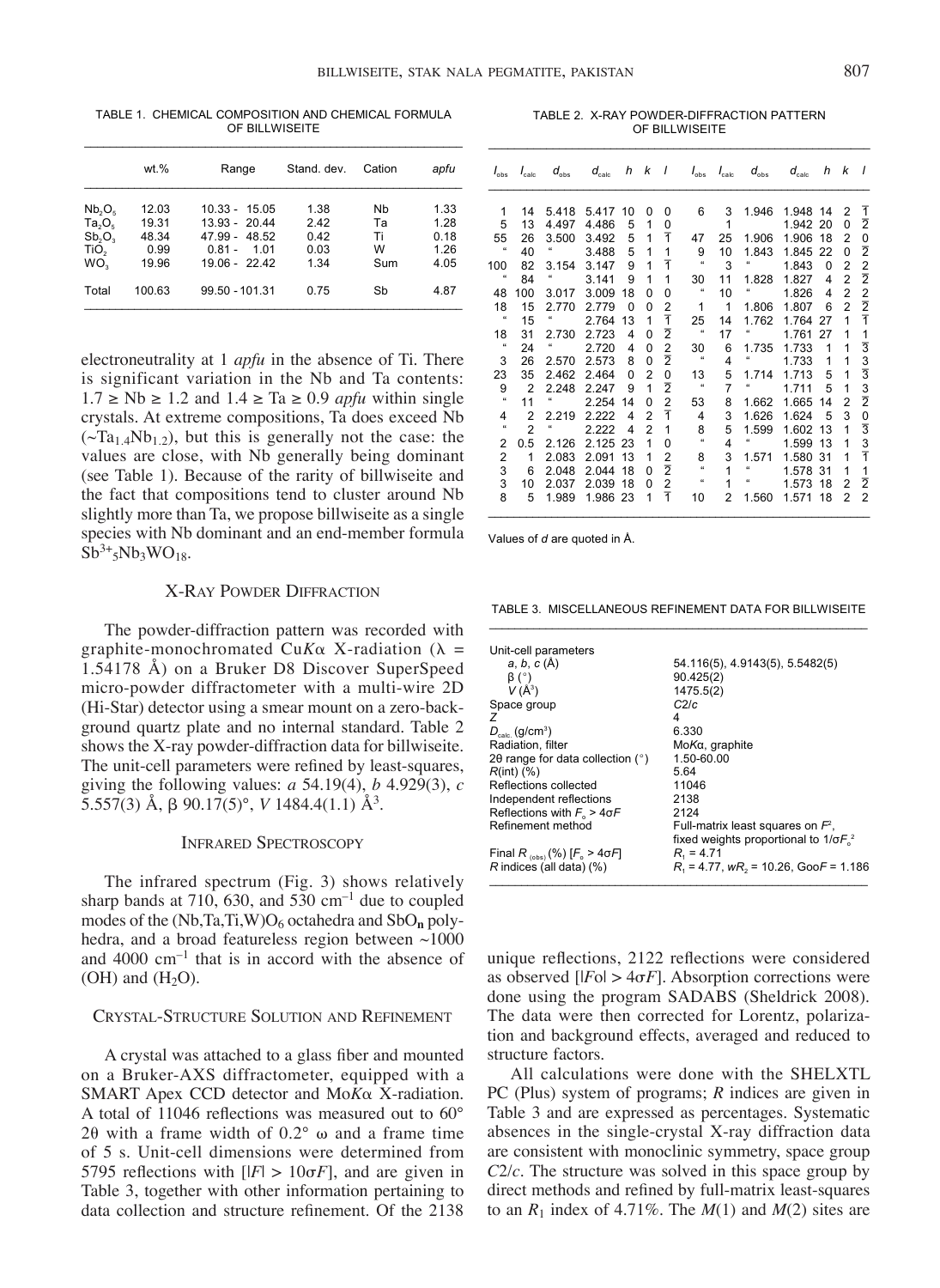

Fig. 1. Billwiseite (shiny yellow euhedral crystals) and B-rich muscovite (whitish grey) on the surface of a crystal of lepidolite. The field of view is 1.22 mm.



occupied by Nb, Ta, W and Ti. As the site-scattering refinement (Hawthorne *et al.* 1995) can only give information on two scattering species at a site (Hawthorne 1983), the scattering at *M*(1) and *M*(2) was represented as Nb and Ta, and the occupancies were refined independently. The refined scattering-values at the *M* sites were found to be equal.

Attempts to refine the structure in space groups *C*2 and *Cc* produced slightly lower  $R_1$  indices but gave nonpositive values for displacement parameters of O atoms. We tested for pseudomerohedral twinning, as  $\beta$  is close to 90°. Application of the twin matrix  $1100/010/001$ (*i.e*., 180° rotation around the **a** axis) gave a refined volume for a second individual of 0.095(2). Refined coordinates and anisotropic-displacement parameters of atoms are listed in Table 4, and selected interatomic distances are given in Table 5. Bond valences (Table 6) were calculated assuming that Nb, Ta, Ti and W are disordered over the *M*(1) and *M*(2) sites and occur in the proportions concordant with the bulk composition (Table 1). A table of structure factors and a cif file are available from the Depository of Unpublished Data on the Mineralogical Association of Canada website [document Billwiseite CM50\_805].

#### Crystal Structure

## *Coordination of cations*

Fig. 2. Clinographic projection of a crystal of billwiseite, showing the morphology.

There are two *M* sites occupied by Nb, Ta, Ti and W, and octahedrally coordinated by O anions with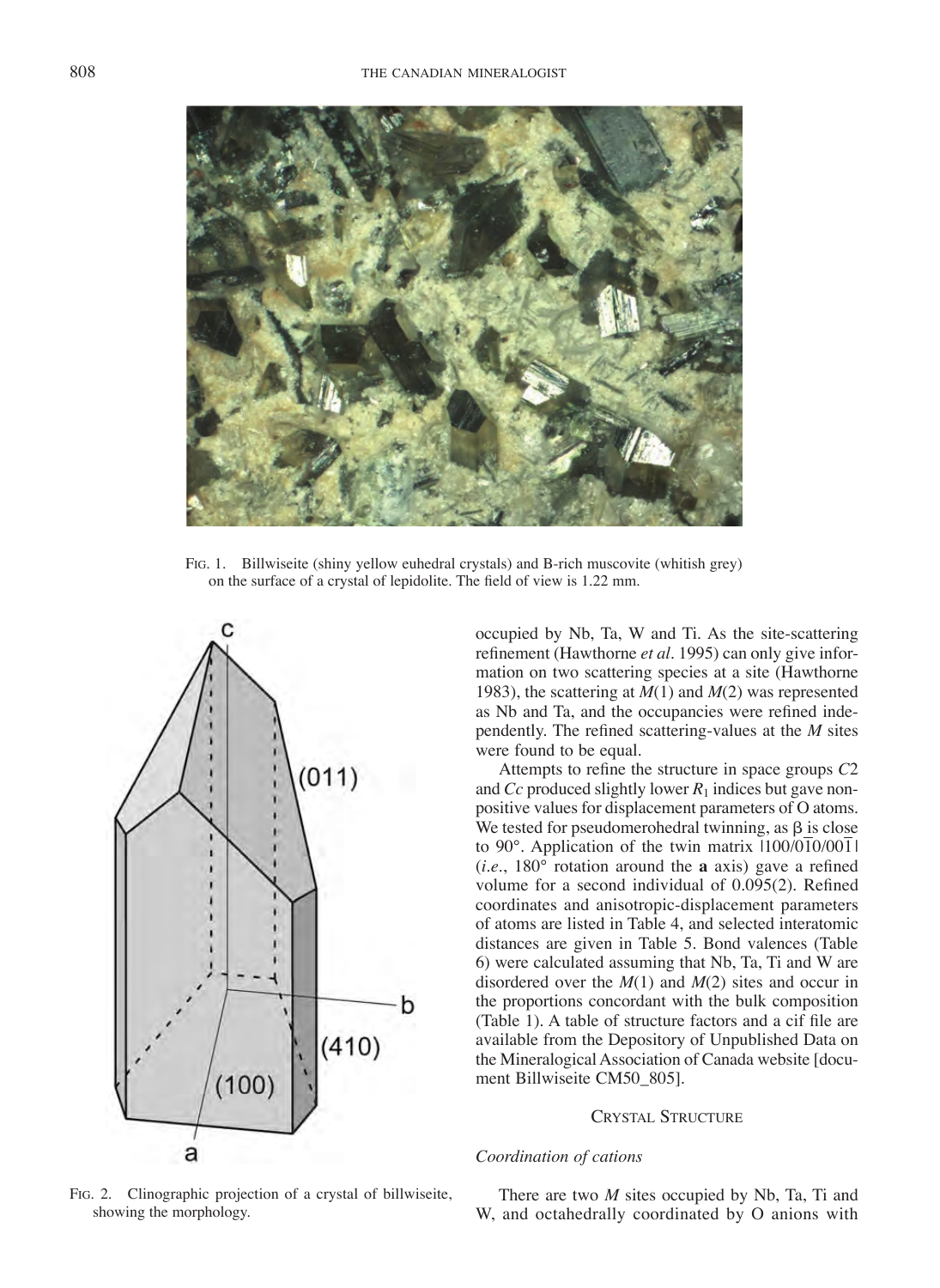$\langle M - Q \rangle$  distances of 1.968 and 1.976 Å, respectively. The refined site-scattering values (Hawthorne *et al.* 1995) show no indication of any order of cations over the two *M* sites [60.3(7) and 61.0(7) *eps* (electrons per site), respectively]. There are three *Sb* sites that the unit formula and site scattering indicate are occupied by  $Sb^{3+}$ with coordination numbers [6], [5] and [5], respectively. Inspection of Table 5 shows that all three *Sb* sites have three or four short bonds  $\left($ <2.3 Å) and two long bonds  $(>2.3 \text{ Å})$ . As shown in Figure 4, the shorter bonds occur on one side of the central cation, and the longer bonds occur on the opposite side. This arrangement is typical of lone-pair stereoactive cations where the lone pair of electrons projects out on the side of the cation where the longer bonds occur (*i.e*., where there is space to accommodate the lone pair).

The bond-valence sums at the *M*(1) and *M*(2) sites (Table 6) are in accord with the aggregate formal charge of the cations assigned to these sites in the chemical formula (Table 1). There are two [2]-coordinated anions, O(3) and O(8), and these each show one very strong bond to the cations at the *M* sites: 1.22 and 1.21 *vu*, respectively. All other anions are [3]-coordinated; there is a considerable range in the individual bond-valences (Table 6) related to the stereoactive lone-pair behavior of  $Sb^{3+}$  and the high degree of bond-length variation in



Fig. 3. The infrared spectrum of billwiseite.

| TABLE 4.  POSITIONS AND ANISOTROPIC-DISPLACEMENT PARAMETERS (Ų) OF ATOMS IN BILLWISEITE |  |  |  |  |  |  |
|-----------------------------------------------------------------------------------------|--|--|--|--|--|--|
|-----------------------------------------------------------------------------------------|--|--|--|--|--|--|

| Atom  | X           | V              | z             | $U_{11}$  | $U_{22}$  | $U_{33}$  | $U_{23}$               | $U_{13}$       | $U_{12}$     | $U_{eq}$  |
|-------|-------------|----------------|---------------|-----------|-----------|-----------|------------------------|----------------|--------------|-----------|
| M(1)  | 0.05480(1)  | 0.25442(14)    | 1.13172(11)   | 0.0060(3) | 0.0074(3) |           | $0.0116(3) -0.0003(2)$ | 0.0003(2)      | $-0.0006(2)$ | 0.0084(2) |
| M(2)  | 0.16463(1)  | 0.23919(15)    | 0.37332(15)   | 0.0062(3) | 0.0069(3) | 0.0093(3) | 0.0003(2)              | $-0.00038(19)$ | 0.0007(2)    | 0.0075(2) |
| Sb(1) | 0           | 0.1983(3)      | $\frac{3}{4}$ | 0.0115(6) | 0.0087(6) | 0.0214(7) | 0                      | 0.0062(4)      | 0            | 0.0139(4) |
| Sb(2) | 0.22152(2)  | $-0.20656(18)$ | 0.32554(16)   | 0.0161(4) | 0.0103(4) |           | $0.0133(5) -0.0012(3)$ | 0.0035(3)      | $-0.0056(3)$ | 0.0132(3) |
| Sb(3) | 0.10997(2)  | 0.29999(19)    | 0.72606(17)   | 0.0126(4) | 0.0096(5) | 0.0163(5) | 0.0014(3)              | $-0.0049(3)$   | $-0.0035(3)$ | 0.0129(3) |
| O(1)  | 0.12890(15) | 0.413(2)       | 0.4089(18)    | 0.002(3)  | 0.013(4)  | 0.020(5)  | 0.001(4)               | $-0.002(3)$    | 0.001(3)     | 0.012(2)  |
| O(2)  | 0.02086(16) | 0.087(2)       | 1.0867(18)    | 0.005(4)  | 0.014(4)  | 0.015(5)  | $-0.002(3)$            | $-0.002(3)$    | $-0.002(3)$  | 0.011(2)  |
| O(3)  | 0.06472(16) | 0.013(2)       | 1.3665(18)    | 0.008(4)  | 0.013(4)  | 0.017(5)  | 0.010(4)               | 0.002(3)       | 0.000(3)     | 0.013(2)  |
| O(4)  | 0.23860(15) | 0.068(2)       | 0.1263(17)    | 0.005(4)  | 0.017(5)  | 0.013(4)  | 0.001(4)               | $-0.004(3)$    | $-0.006(3)$  | 0.012(2)  |
| O(5)  | 0.08747(15) | 0.4130(19)     | 1.0794(17)    | 0.006(4)  | 0.008(4)  | 0.015(4)  | 0.002(3)               | 0.002(3)       | $-0.005(3)$  | 0.010(2)  |
| O(6)  | 0.15095(16) | 0.0356(19)     | 0.6676(18)    | 0.011(4)  | 0.006(4)  | 0.017(5)  | 0.002(3)               | $-0.003(3)$    | 0.000(3)     | 0.011(2)  |
| O(7)  | 0.19594(17) | 0.085(2)       | 0.4244(18)    | 0.012(4)  | 0.012(4)  | 0.015(5)  | $-0.002(3)$            | 0.001(3)       | 0.001(3)     | 0.013(2)  |
| O(8)  | 0.17287(17) | 0.521(2)       | 0.6311(19)    | 0.012(4)  | 0.016(5)  | 0.020(5)  | $-0.006(4)$            | $-0.002(4)$    | 0.000(4)     | 0.016(2)  |
| O(9)  | 0.04268(16) | 0.477(2)       | 0.8372(18)    | 0.008(4)  | 0.017(5)  | 0.015(5)  | 0.007(4)               | $-0.002(3)$    | 0.002(4)     | 0.013(2)  |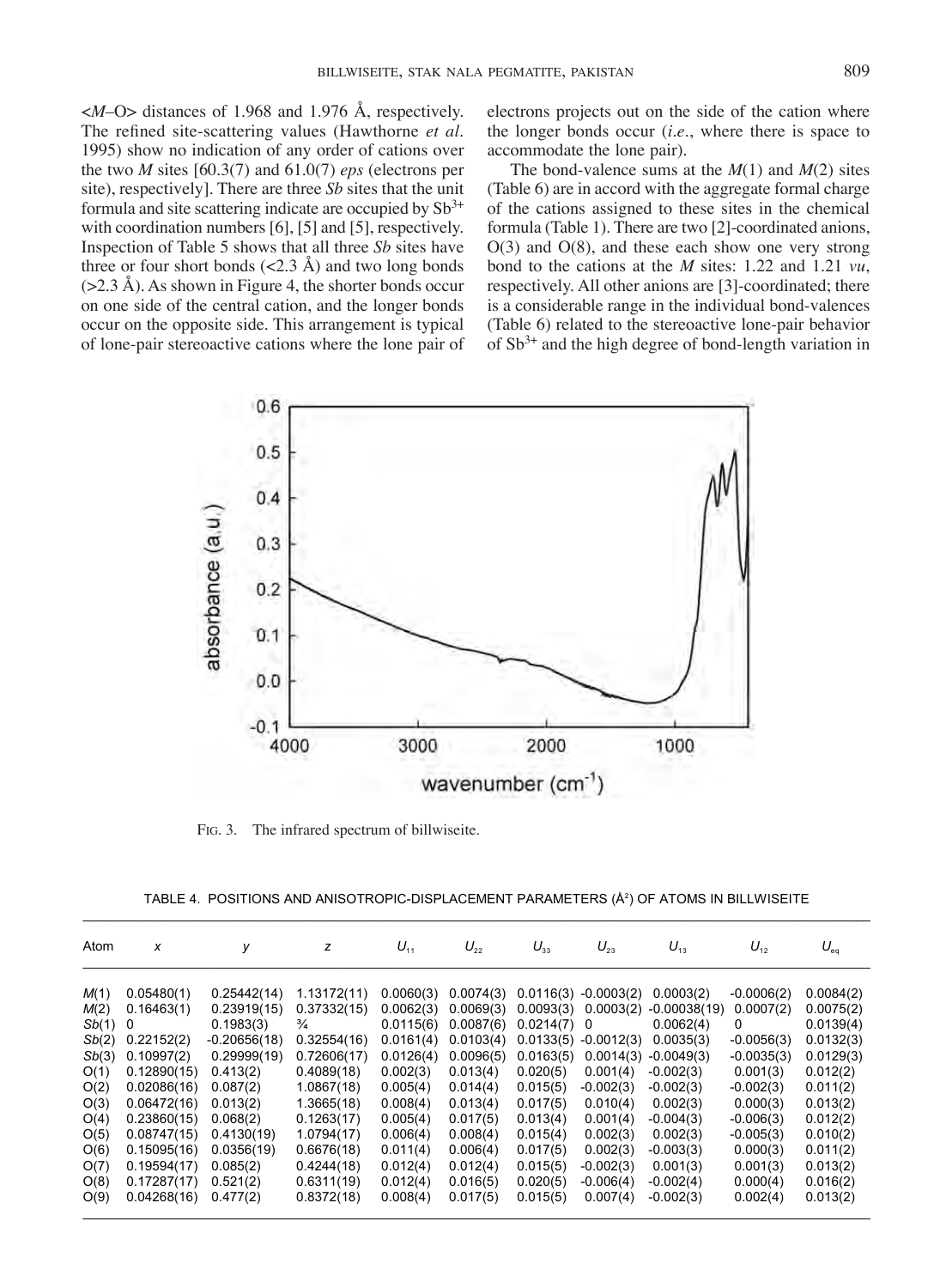

Fig. 4. The coordination around the Sb polyhedra in billwiseite; (a)  $Sb(1)$ ; (b)  $Sb(2)$  and (c)  $Sb(3)$ . Mauve circles: Sb<sup>3+</sup> cations, yellow circles: anions; the numbers indicate the anion numbers in Table 5. Interatomic distances are shown in Å, green bonds are shorter than 2.3 Å, and red bonds are longer than 2.3 Å.

TABLE 5. SELECTED INTERATOMIC DISTANCES (Å) IN BILLWISEITE

| $M(1)-O(2)$              | 2.026(10) |    | $M(2)-O(1)$    | 2.125(9)  |
|--------------------------|-----------|----|----------------|-----------|
| $M(1)-O(3)$              | 1.840(10) |    | $M(2)-O(6)$    | 2.057(10) |
| $M(1)-O(3)a$             | 2.047(9)  |    | $M(2)-O(6)$ a  | 1.914(9)  |
| $M(1)-O(5)$              | 1.956(8)  |    | $M(2)-O(7)$    | 1.876(10) |
| $M(1)-O(9)$ <sub>b</sub> | 2.068(9)  |    | $M(2)-O(8)$    | 2.026(9)  |
| $M(1)-O(9)c$             | 1.868(10) |    | $M(2)-O(8)c$   | 1.844(10) |
| $$                       | 1.968     |    | $$             | 1.974     |
| $Sb(1)-O(2)d,e$          | 2.019(10) | ×2 | $Sb(2)-O(4)$   | 1.978(9)  |
| $Sb(1)-O(2)f, g$         | 2.243(10) | ×2 | $Sb(2)-O(4)e$  | 2.020(9)  |
| $Sb(1)-O(9)$ , h         | 2.725(11) | ×2 | $Sb(2)-O(7)$   | 2.069(10) |
|                          |           |    | $Sb(2)-O(4)$ i | 2.439(8)  |
| $Sb(3)-O(1)$ j           | 2.013(9)  |    | $Sb(2)-O(7)a$  | 2.680(10) |
| $Sb(3)-O(1)$             | 2.117(10) |    |                |           |
| $Sb(3)-O(5)$ j           | 2.030(9)  |    |                |           |
| $Sb(3)-O(5)$ f           | 2.381(9)  |    |                |           |
| $Sb(3)-O(6)$             | 2.593(10) |    |                |           |
|                          |           |    |                |           |

a: x, y, z - ½; b: x, y, z -1; c: x, y +1, z - ½; d: x, y, `z + 1; e: x, y, z + ½;<br>f: x, y, z + 1; g:  $\overline{x}$ , y,  $\overline{z}$  + ½; h:  $\overline{x}$ , y,  $\overline{z}$  + 1½; i: x, y - ½,  $\overline{z}$  + ½; j: x,  $\overline{y}$  +1, *z* + ½.

the *M* polyhedra induced by the presence of [2]-coordinated anions in the structure. The cooperative distribution of strong and weak bonds leads to close adherence to the valence-sum rule of bond-valence theory.

## *Bond topology*

The *M*(1) octahedra share corners to form an open sheet parallel to (100) (Fig. 5a), as do the *M*(2) octahedra (Fig. 5b), and the octahedra occupy the vertices of a 44 plane net. The [6]-coordinated *Sb*(1) polyhedra link by sharing edges to form staggered chains that extend in the **c** direction (Fig. 5c). The *Sb*(1) chains fit together in the **b** direction to form a discontinuous layer parallel to (100). The [5]-coordinated *Sb*(3) polyhedra link by sharing edges to form staggered chains that extend in

TABLE 6. BOND-VALENCE (*vu*) SUMMATIONS\* FOR BILLWISEITE

|            | M(1)         | M(2)         | Sb(1)                   | Sb(2)                | Sb(3)        | Σ    |
|------------|--------------|--------------|-------------------------|----------------------|--------------|------|
| O(1)       |              | 0.56         |                         |                      | 0.90<br>0.68 | 2.14 |
| O(2)       | 0.74         |              | $0.88*2$<br>$0.48^{x2}$ |                      |              | 2.10 |
| O(3)       | 1.22<br>0.69 |              |                         |                      |              | 1.91 |
| O(4)       |              |              |                         | 0.99<br>0.88<br>0.28 |              | 2.15 |
| O(5)       | 0.89         |              |                         |                      | 0.86<br>0.33 | 2.08 |
| O(6)       |              | 0.68<br>1.00 |                         |                      | 0.19         | 1.87 |
| O(7)       |              | 1.10         |                         | 0.77<br>0.15         |              | 2.02 |
| O(8)       |              | 0.74<br>1.21 |                         |                      |              | 1.95 |
| O(9)       | 0.66<br>1.13 |              | $0.13^{x2}$             |                      |              | 1.92 |
| Σ<br>Ideal | 5.33<br>5.27 | 5.29<br>5.27 | 2.98<br>3.00            | 3.07<br>3.00         | 2.96<br>3.00 |      |

\* Calculated with the parameters of Brown & Altermatt (1985).

the **c** direction (Fig. 5d), and as with the *Sb*(1) chains, the *Sb*(3) chains fit together in the **b** direction to form a discontinuous layer parallel to (100). The [5]-coordinated *Sb*(2) polyhedra link by sharing edges to form staggered chains that extend in the **c** direction (Fig. 5e), but unlike the *Sb*(1) and *Sb*(3) chains, the *Sb*(2) chains link in the **b** direction at two adjacent levels to form a continuous double sheet.

The *M* and *Sb* sheets alternate along **a** in the following sequence (Fig. 6a): *M*(1)–*Sb*(1)–*M*(1)–*Sb*(3)– *M*(2)–*Sb*(2)–*Sb*(2)–*M*(2)–*Sb*(3). The resulting structure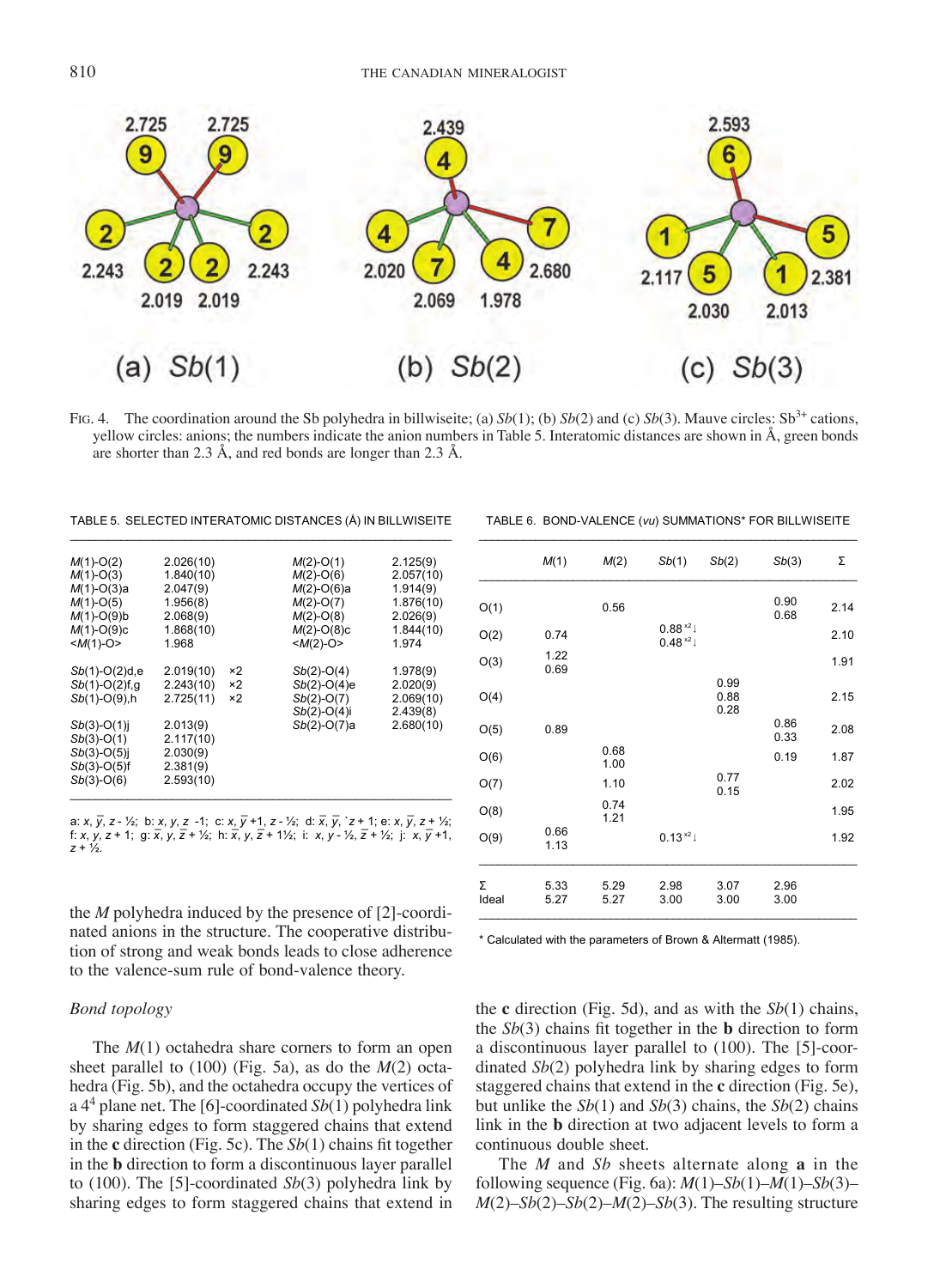





Fig. 5. The layers of polyhedra in the crystal structure of billwiseite projected onto (100). (a) The [*M*O4] sheet of corner-linked *M*(1) octahedra (yellow); (b) the [*M*O4] sheet of corner-linked *M*(2) octahedra (red); (c) the layer of chains of  $Sb(1)$  polyhedra ( $Sb$  = red, O = blue); (d) the layer of chains of *Sb*(3) polyhedra; (e) the sheet of *Sb*(2) polyhedra.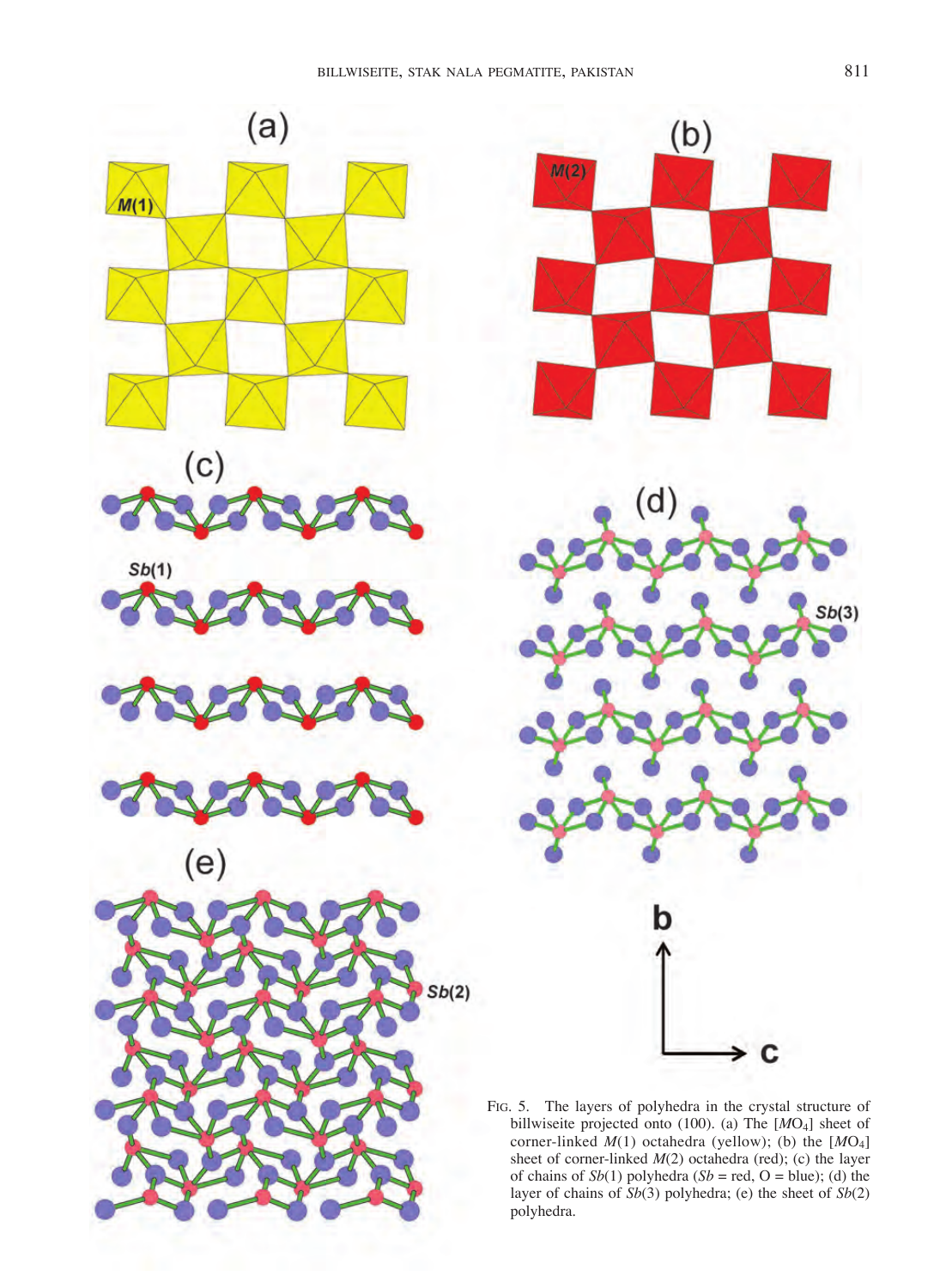

Fig. 6. The crystal structure of billwiseite (a) projected onto (010), showing the stacking of the *M* and *Sb* sheets, and (b) projected onto (001), showing the stacking of the *M* and *Sb* sheets.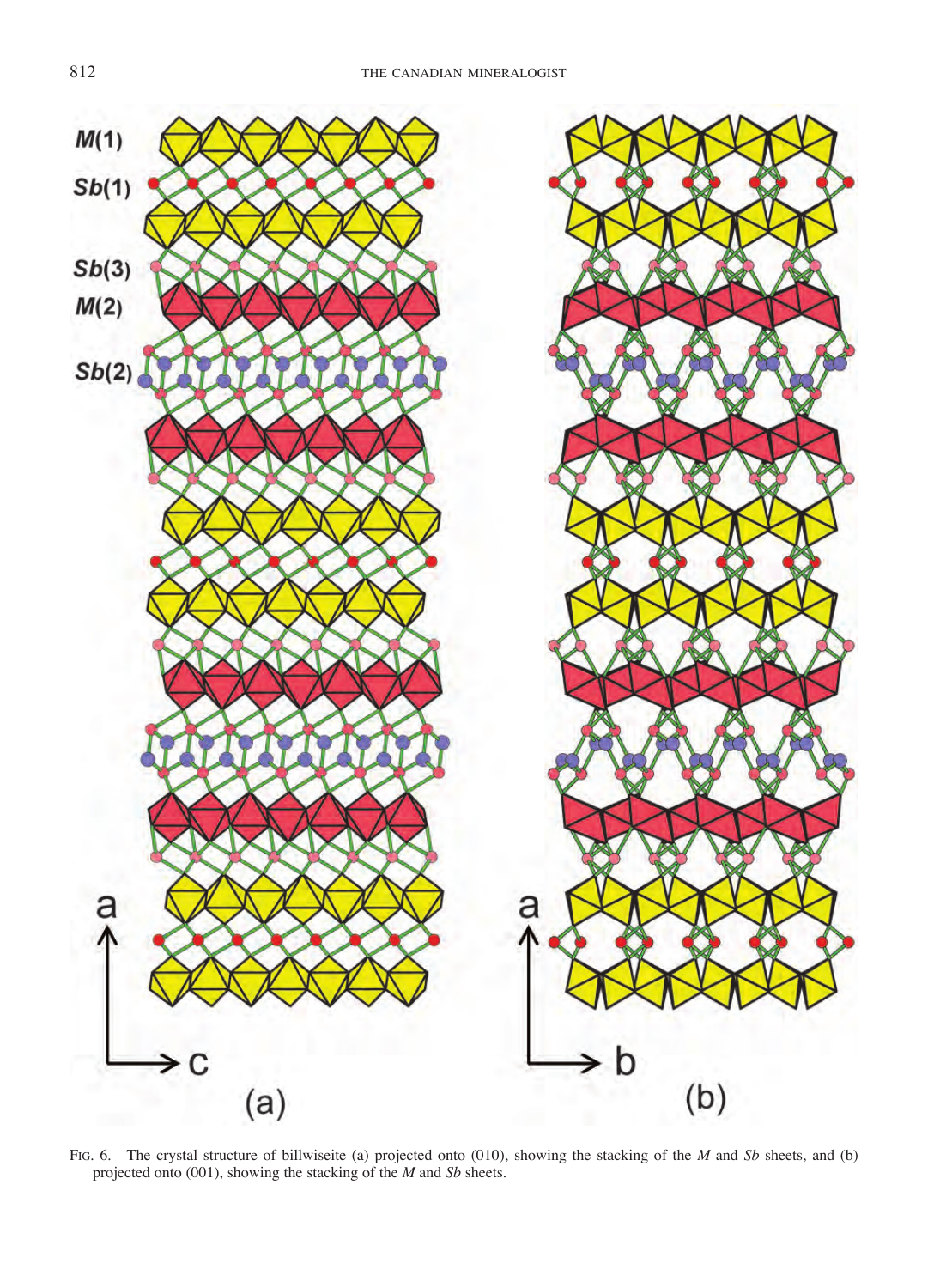

Fig. 7. The structural elements in the stibiotantalite structure. (a) The [*M*O4] sheet of corner-linked *M* (Ta,Nb) octahedra (yellow), and (b) the layer of chains of *Sb* polyhedra. Legend as in Figure 5.

is a framework of (Nb,Ta,W)–O octahedra and  $Sb^{3+}$ –O polyhedra (Fig. 6b) in which there is disorder of Nb, Ta, and W over the distinct octahedra in the structure.

## *Related structures*

Billwiseite is not isostructural with any other mineral, but some of the features of the structural unit occur in other structures. The *M*(1) and *M*(2) sheets of octahedra in billwiseite (Figs. 5a, 5b) are similar to the (Nb,Ta) sheet of octahedra in stibiocolumbite (Zubkova *et al.* 2002) and stibiotantalite (Fig. 7a). The *Sb*(3) layer in billwiseite (Fig. 5d) is similar to the Sb layer in stibiocolumbite and stibiotantalite (Fig. 7b). If we take into account the similarity of the *Sb*(1) and *Sb*(3) layers in billwiseite, we may consider the structure of billwiseite as slabs of the stibiotantalite structure separated by the *Sb*(2) sheet (which is the only continuous *Sb* sheet in these structures).

#### Related Minerals

With a metal:oxygen ratio of 1:2.22, billwiseite is a member of group 4D, metal:oxygen = 1:2 (and similar) in the classification of Strunz & Nickel (2001). It is in Class 8, multiple oxides containing niobium, tantalum and titanium of the Dana classification of Gaines *et al*. (1997). Data for related species are given in Table 7.

#### **ACKNOWLEDGEMENTS**

We thank Luca Bindi, Tony Kampf, Associate Editor Miguel Galliski and THE Editor, Bob Martin, for their comments on this paper. Initial analysis of the mineral was done in the electron-microprobe lab at Oregon State University, Corvallis, under the supervision of John Dilles and Roger Nielsen. This work was supported by a Canada Research Chair in Crystallography and Mineralogy and by Natural Sciences and Engineering Research Council of Canada Discovery, Equipment and Major Installation grants of the Natural Sciences and Engineering Research Council of Canada, and by Innovation grants from the Canada Foundation for Innovation to FCH. FC thanks the Dipartimento di Scienze della Terra e dell'Ambiente of the University of Pavia (Italy) where the diffraction data were collected.

#### **REFERENCES**

- BROWN, I.D. & ALTERMATT, D. (1985): Bond-valence parameters obtained from a systematic analysis of the inorganic crystal structure database. *Acta Crystallogr.* **B41**, 244-247.
- ČERNÝ, P. & ERCIT, T.S. (2005): The classification of granitic pegmatites revisited. *Can. Mineral.* **43**, 2005-2026.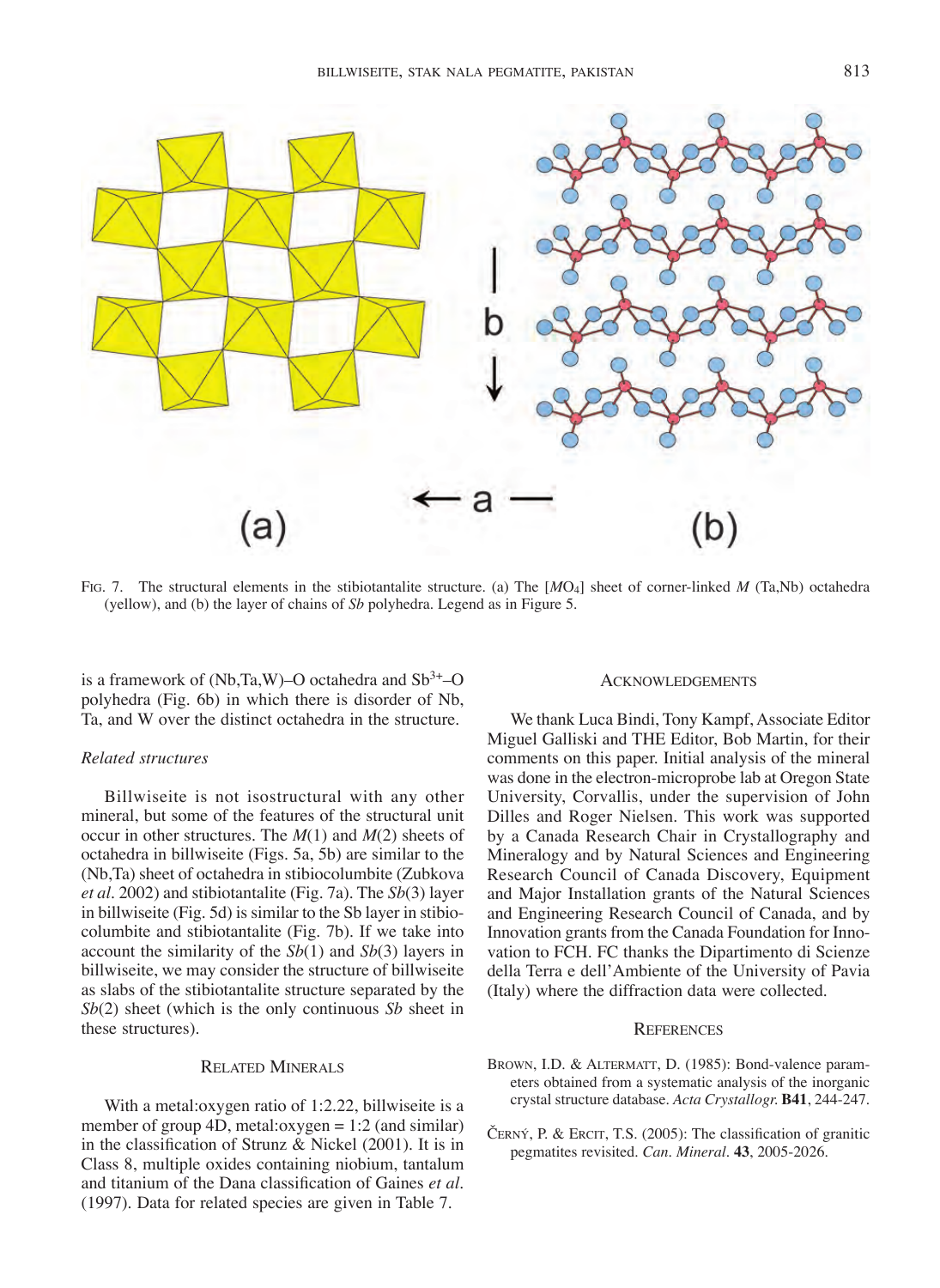|               | Stibiotantalite                    | Stibiocolumbite                        | Tungstibite      | Qitianlingite      | Koragoite                                              | <b>Billwiseite</b>    |
|---------------|------------------------------------|----------------------------------------|------------------|--------------------|--------------------------------------------------------|-----------------------|
| Formula       | SbTaO <sub>a</sub>                 | SbNbO <sub>4</sub>                     | Sb, WO           | $Fe2(Nb, Ta)2WO10$ | MnNb <sub>2</sub> (Nb, Ta) <sub>2</sub><br>$W_2O_{20}$ | $Sb_{5}Nb_{3}WO_{18}$ |
| Symmetry      | Orthorhombic                       | Orthorhombic                           | Orthorhombic     | Orthorhombic       | Monoclinic                                             | Monoclinic            |
| Space group   | Pc2.n                              | Pc2,n                                  | P22,2,           | Pbcn               | P <sub>2</sub>                                         | C2/c                  |
| a (Å)         | 4.911                              | 4.929                                  | 8.59(2)          | 23.706(7)          | 24.73(2)                                               | 54.116(5)             |
| b             | 11.814                             | 11.797                                 | 9.58(2)          | 5.723(2)           | 5.056(3)                                               | 4.9143(5)             |
| c             | 5.535                              | 5.559                                  | 6.12(2)          | 5.045(3)           | 5.760(3)                                               | 5.5482(5)             |
| $\beta$ (°)   | 90                                 | 90                                     | 90               | 90                 | 103.50(7)                                              | 90.425(2)             |
| Z             | 4                                  | 4                                      | 4                | 4                  | 2                                                      | 4                     |
| D g $cm^{-3}$ | 7.53                               | 5.68                                   | 6.69             | 6.30               | 6.11                                                   | 6.33                  |
| Color         | Shades of brown                    | Shades of brown                        | Dark green       | <b>Black</b>       | <b>Black</b>                                           | Pale yellow           |
| Cleavage      | {001} distinct<br>{100} indistinct | $\{001\}$ distinct<br>{100} indistinct | ${001}$ perfect  | {100} distinct     | ---                                                    | ---                   |
| Hardness      | 5.5                                | 5.5                                    | ~2               | ---                | $4 - 5$                                                | 5                     |
| Occurrence    | Pegmatite                          | Pegmatite                              | Fluorite deposit | Pegmatite          | Pegmatite                                              | Pegmatite             |

#### TABLE 7. BILLWISEITE AND RELATED MINERALS \_\_\_\_\_\_\_\_\_\_\_\_\_\_\_\_\_\_\_\_\_\_\_\_\_\_\_\_\_\_\_\_\_\_\_\_\_\_\_\_\_\_\_\_\_\_\_\_\_\_\_\_\_\_\_\_\_\_\_\_\_\_\_\_\_\_\_\_\_\_\_\_\_\_\_\_\_\_\_\_\_\_\_\_\_\_\_\_\_\_\_\_\_\_\_\_\_\_\_\_\_\_\_\_\_\_\_\_\_\_\_

- Gaines, R.V., Skinner, H.C.W., Foord, E.E., Mason, B. & Rosensweig, A. (1997): *Dana's New Mineralogy* (eighth ed.). John Wiley and Sons, New York, N.Y.
- Hawthorne, F.C. (1983): Quantitative characterization of site-occupancies in minerals. *Am. Mineral.* **68**, 287-306.
- HAWTHORNE, F.C., UNGARETTI, L. & OBERTI, R. (1995): Site populations in minerals: terminology and presentation of results of crystal-structure refinement. *Can. Mineral.* **33**, 907-911.
- Laurs, B.M., Dilles, J.H., Wairrach, Y., Kausar, A.B. & SNEE, L.W. (1998): Geologic setting and petrogenesis of symmetrically zoned, miarolitic granitic pegmatites at Stak Nala, Nanga Parbat – Haramosh massif, northern Pakistan. *Can. Mineral*. **36**, 1-47.
- Madin, I.P. (1986): *Structure and Neotectonics of the Northwestern Nanga Parbat – Haramosh Massif.* M.S. thesis, Oregon State University, Corvallis, Oregon.
- POUCHOU, J.L. & PICHOIR, F. (1985): 'PAP'  $\phi(\rho Z)$  procedure for improved quantitative microanalysis. *In* Microbeam

Analysis (J.T. Armstrong, ed.). San Francisco Press, San Francisco, California (104-106).

- Sheldrick, G.M. (2008): A short history of SHELX. *Acta Crystallogr.* **A64**, 112-122.
- Strunz, H. & Nickel, E.H. (2001): *Strunz Mineralogical Tables* (ninth ed.). Schweizerbart'sche Verlagsbuchhandlung, Stuttgart, Germany.
- Zubkova, N.V., Pushcharovskii, D.Yu., Giester, G., Smolin, A.S., Tillmanns, E., Brandstätter, F., Hammer, V., Peretyazhko, I.S., Sapozhnikov, A.N. & Kashaev, A.A. (2002): Bismutocolumbite,  $Bi(Nb_{0.79}Ta_{0.21})O_4$ , stibiocolumbite,  $Sb(Nb_{0.67}Ta_{0.33})O_4$ , and their structural relation to the other *AB*O4 minerals with stibiotantalite (SbTaO4) structure. *Neues Jahrb. Mineral., Monatsh.*, 145-159.
- *Received July 26, 2011, revised manuscript accepted June 9, 2012.*